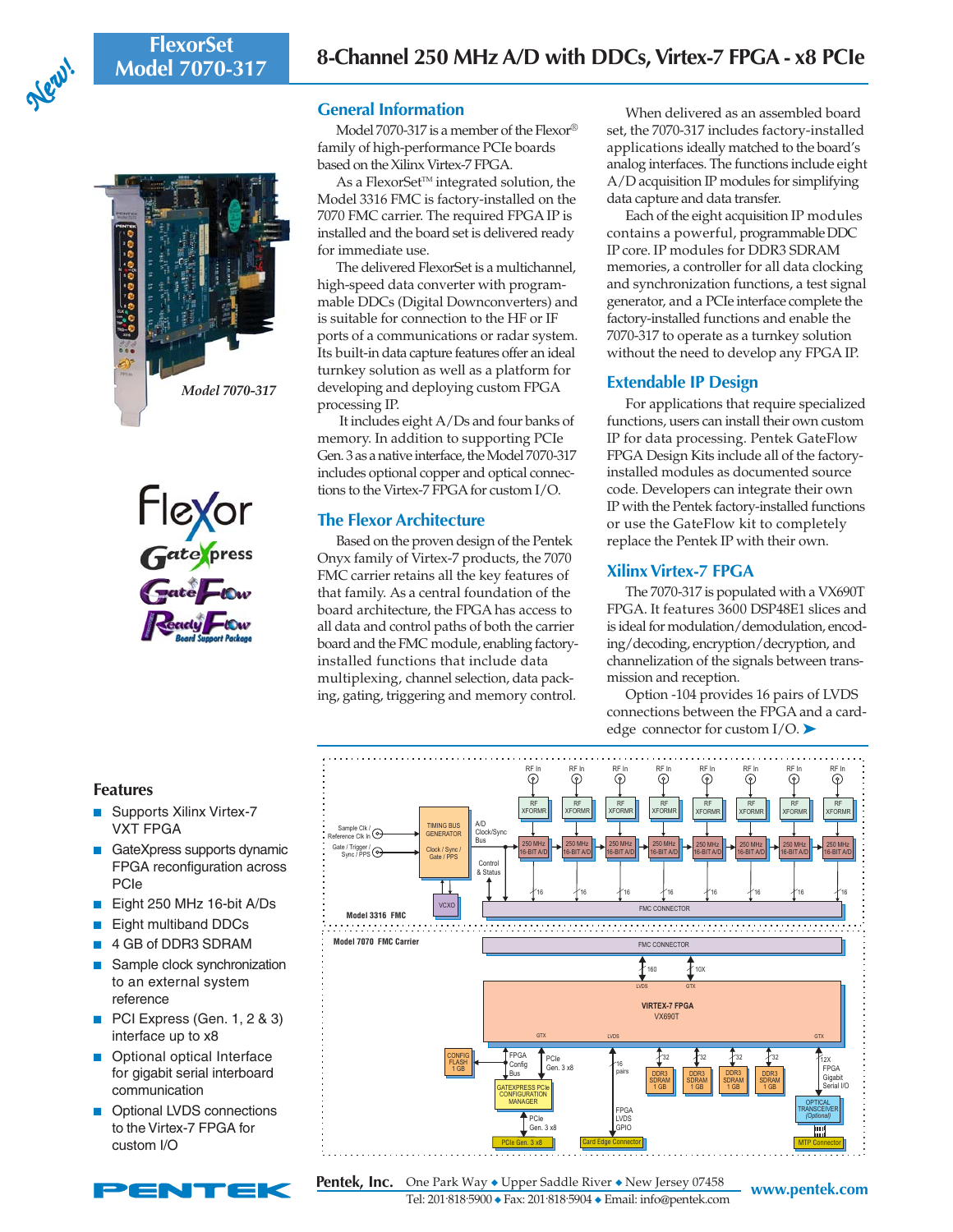# **FlexorSet**

➤ Option -110: For applications requiring optical gigabit links, up to 12 high-speed, full-duplex FPGA GTX lanes driven via an optical transceiver support serial protocols. A 12-lane MTPoptical connector is presented on the PCIe slot panel.

#### **A/D Acquisition IP Modules**

The 7070-317 features eight A/D Acquisition IP Modules for easily capturing and moving data. Each IP module can receive data from any of the eight A/Ds or a test signal generator.

Each IP module has an associated memory bank for buffering data in FIFO mode or for storing data in transient capture mode. All memory banks are supported with DMA engines for easily moving A/D data through the PCIe interface. These powerful linked-list DMA engines are capable of a unique Acquisition Gate Driven mode. In this mode, the length of a transfer performed by a link definition need not be known prior to data acquisition; rather, it is governed by the length of the acquisition gate. This is extremely useful in applications where an external gate drives acquisition and the exact length of that gate is not known or is likely to vary.

For each transfer, the DMA engine can automatically construct metadata packets containing A/D channel ID, a sample-accurate time stamp and data length information. These actions simplify the host processor's job of identifying and executing on the data.

### **DDC IP Cores**

Within each A/D Acquisition IP Module is a powerful DDC IP core. Because of the flexible input routing of the A/D Acquistion IP Modules, many different configurations can be achieved including one A/D driving all eight DDCs or each of the eight A/Ds driving its own DDC.



Each DDC has an independent 32-bit tuning frequency setting that ranges from DC to  $f_s$ , where  $f_s$  is the A/D sampling frequency. Each DDC can have its own unique decimation setting, supporting as many as eight different output bandwidths for the board. Decimations can be programmed from 2 to 65,536 providing a wide range to satisfy most applications.

The decimating filter for each DDC accepts a unique set of user-supplied 18-bit coefficients. The 80% default filters deliver an output bandwidth of  $0.8*f_s/N$ , where N is the decimation setting. The rejection of adjacent-band components within the 80% output bandwidth is better than 100 dB. Each DDC delivers a complex output stream consisting of 24-bit I + 24-bit Q or 16-bit I + 16-bit Q samples at a rate of  $f_s/N$ .

Each DDC core contains programable I & Q phase and gain adjustments followed by a power meter that continuously measures the individual average power output. The time constant of the averaging interval for each meter is programmable up to 8K samples. The power meters present average power measurements for each DDC core output in easy-to-read registers.

In addition, each DDC core includes a threshold detector to automatically send an interrupt to the processor if the average power level of any DDC core falls below or exceeds a programmable threshold.

### **GateXpress for FPGA Configuration**

The Flexor architecture includes GateXpress®, a sophisticated FPGA-PCIe configuration manager for loading and reloading the FPGA. At power-up, GateXpress immediately presents a PCIe target for the host computer to discover, effectively giving the FPGA time to load from FLASH. This is especially important for larger FPGAs where the loading times can exceed the PCIe discovery window, typically 100 msec on many systems.

The board's configuration FLASH can hold four FPGA images. Images can be factory-installed IP or custom IP created by the user, and programmed into the FLASH via JTAG using Xilinx iMPACT or through the board's PCIe interface. At power-up the user can choose which image will load based on a hardware switch setting.

Once booted, GateXpress allows the user three options for dynamically reconfiguring the FPGA with a new IP image. The first option to load is an alternate image from FLASH through software control. The user selects the desired image and issues a reload command.

The second option is for applications where the FPGA image must be loaded directly through the PCIe interface. This is important in security situations where there can be no latent user image left in nonvolatile memory when power is removed. ▶



**www.pentek.com** One Park Way ◆ Upper Saddle River ◆ New Jersey 07458 Tel: 201. 818. 5900 ◆ Fax: 201. 818. 5904 ◆ Email: info@pentek.com **Pentek, Inc.**